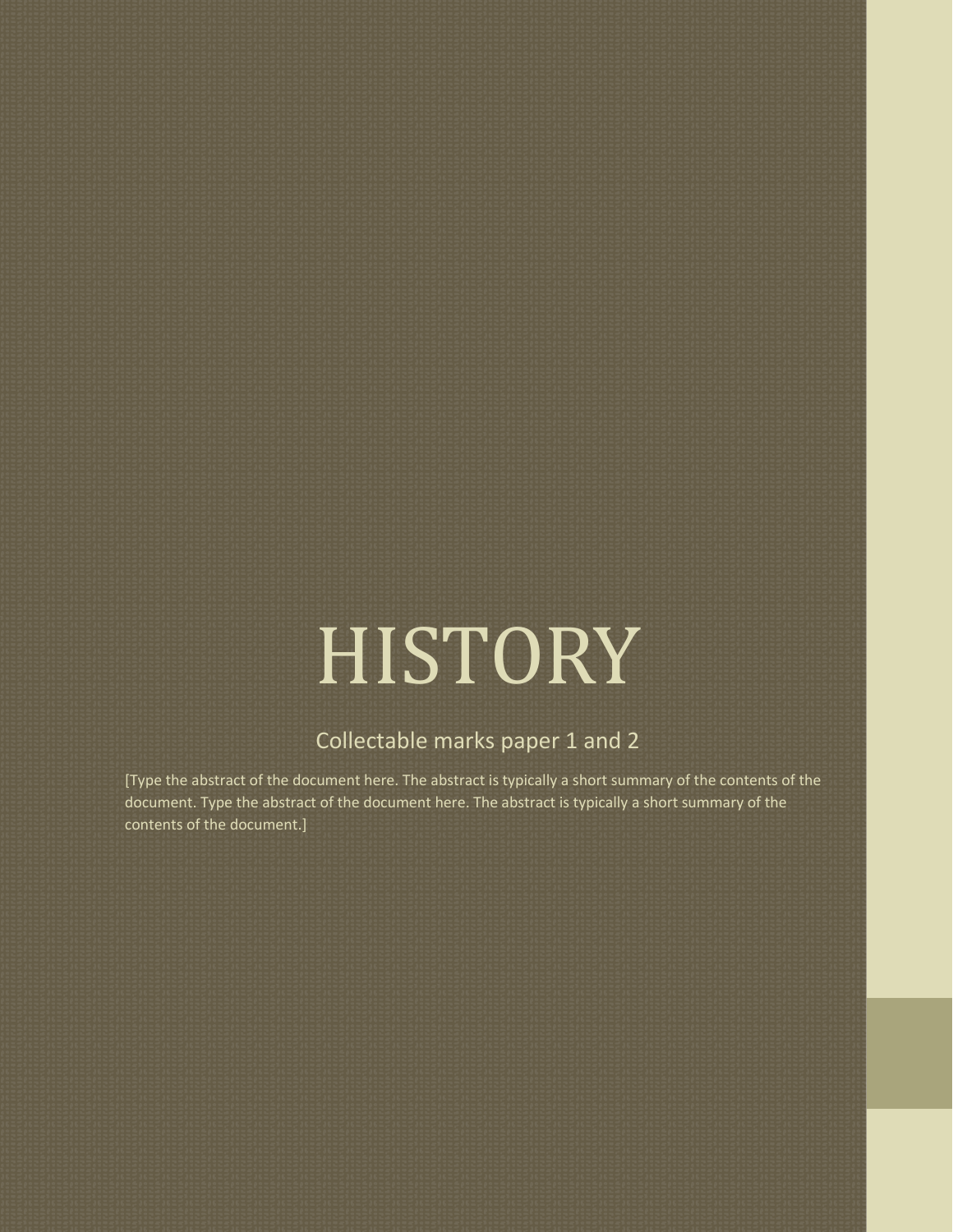## **HISTORY**

## Collectable marks paper 1 and 2

## Level 1 questions

- Level 1 questions require you to extract information from sources and define historical concepts.
- These questions carry a maximum of 2 marks (1x1; 2x1, 1x2)
- Question verbs: list, quote, identify, name
- Typical level 1 questions
	- **What information** in the source tells you about….?
	- **Quote** two reasons from the source….?
	- What do you understand by the term.....?

## **Mark allocation and what to do? (Level 1)**

- If you see a mark allocation of:
	- $(1 \times 1=1)$
	- $(2 \times 1=2)$
	- $(3 \times 1=3)$
	- THIS IS AN **EXTRACTION QUESTION**. YOU GO STRAIGHT TO THE SOURCE AND FIND THE ANSWER.
- If you see a mark allocation of:
	- $(1x2=2)$
	- GO AND LOOK IN THE SOURCE FIRST, THE ANSWER MIGHT BE THERE. OR LOOK AT THE WAY THE QUESTION IS PHRASED, IT MIGHT BE TELLING YOU TO LOOK IN THE SOURCE: According to Source 1B……..

## Source Based Questions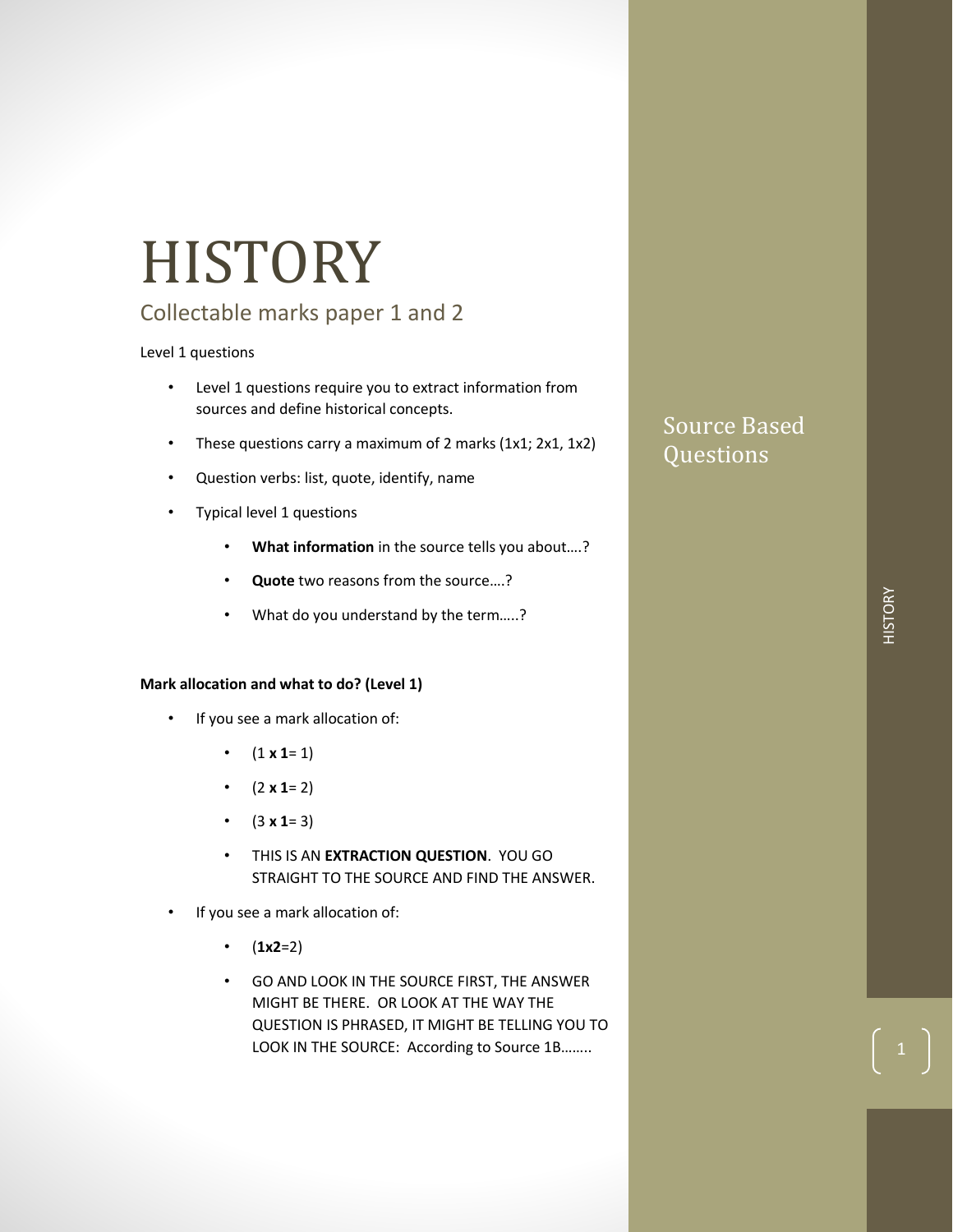#### **ESSAY: Where to collect marks**

## **(Teachers should demonstrate to learners on skills pertaining to Developing and sustaining line of argument – it is very important)**

- Essay questions require learners to **take a stance and to develop a relevant and coherent line of argument.**
- The line of argument must be supported with relevant historical evidence, that is organised and connected chronologically to the question posed.
- Good essay writing involves structure, and this should be emphasised to learners.
- The essay must have a relevant introduction, a coherent and convincing body of evidence and a compelling conclusion for example:
- Should contain all the relevant factual material/content and should be explicitly linked to the line of argument.
- Should be well structured in a chronological and coherent manner, displaying good synthesis of information.
- Give examples to reinforce the stance taken
- Learners should round off the argument by reverting to the question posed.

In many cases this will consist of restating the main line of argument

Learners should ensure that they understand the following skills

- **Do you agree** with the above statement ( I agree/Disagree with….
- **To what extent**( To a large or lesser extent. Support your answer)
- **Critically discuss**: (Look at both sides, negative positive and draw your conclusion)

N.B. Content knowledge will always play key role in answering these questions

#### Which types of essays to collect marks

- Low flyers can score marks on essays that pose a question: ''Do you agree with the statement given''
- They should possess some content knowledge regarding the topic asked
- China's economic policies of Great Leap Forward and Cultural Revolution failed to take the country forward. Do you agree with the statement above?

2